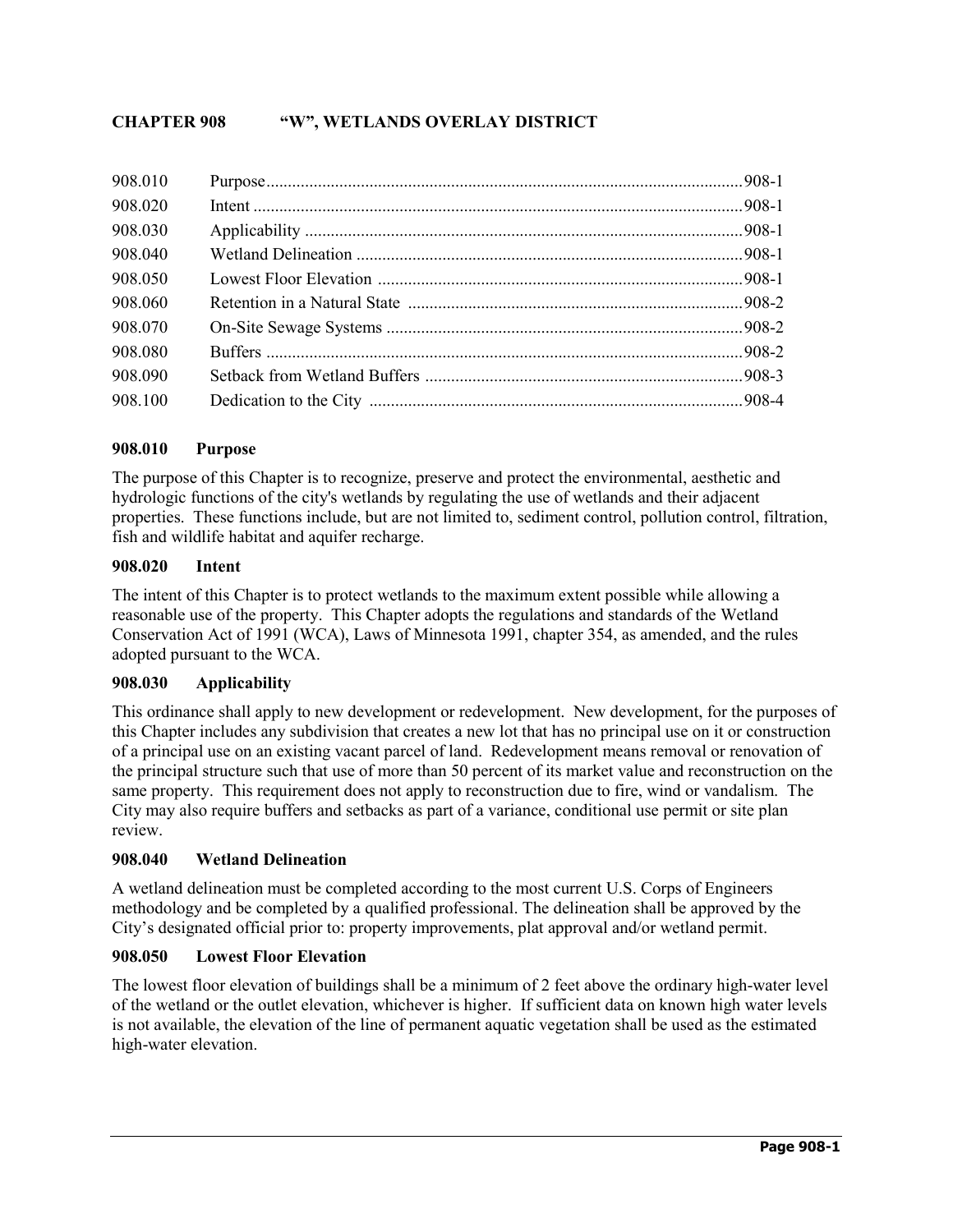# **908.060 Retention in a Natural State**

To the extent possible, all wetlands, including marshlands and swamps shall be retained in their natural state to serve as a storm water runoff basin and also as a wildlife habitat. Organic and other waste which would normally be disposed of at a solid waste disposal site or which would normally be discharged into a sewage disposal system or sewer shall not be directly or indirectly discharged to the wetland.

# **908.070 On-Site Sewage Systems**

No part of any sewage disposal system requiring on-land or in-ground disposal of waste shall be located closer than 150 feet to the ordinary high-water level unless it is proven by the applicant that no effluent will immediately or gradually reach the wetland because of existing physical characteristics of the site or the system.

# **908.080 Buffers**

- A. A buffer, which shall contain a continuous dense layer of primarily native perennial vegetation, including grasses, forbs, shrubs, and/or trees, shall be provided adjacent to all wetlands.
- B. Buffer width is based on the size of the wetland, and is measured from the delineated wetland boundary outward. Minimum buffer width shall be as follows:

# **Wetland Size Buffer Width**

0-5 acres 10 feet

Greater than 5 20 feet

- C. Permitted uses and activities within buffers are as follows:
	- 1. Restoration of native vegetation;
	- 2. Nature preserves;
	- 3. Public boardwalks, bridges and trails;
	- 4. Ponding and drainage facilities, as required by the City;
	- 5. Environmental monitoring or control facilities;
	- 6. Public utilities, including maintenance activities; and
	- 7. Structures that the city determines will protect the wetland from erosion or provide weed control.
- D. Buffers shall be protected by prohibiting the following uses and activities within buffer areas:
	- 1. Placement of structures or building, except as provided in Section H (2) above;
	- 2. Paving;
	- 3. Dumping, including organic or other waste that would normally be disposed of at a solid waste disposal site or which would normally be discharged into a sewage disposal system or sewer;
	- 4. Yard waste disposal;
	- 5. Filling; and
	- 6. Mowing or cutting of vegetation, except when permitted as invasive vegetation management.